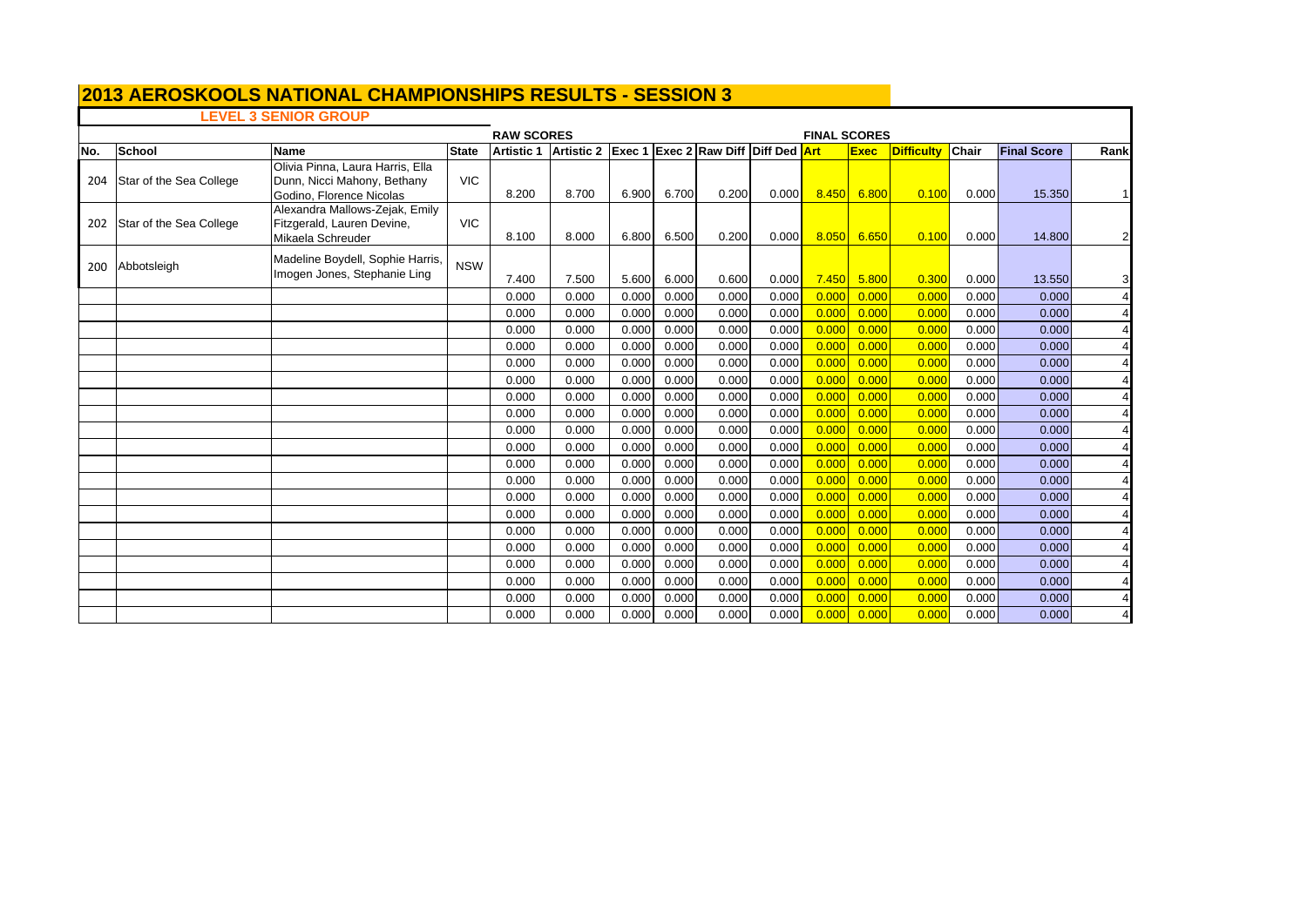## **LEVEL 4 SENIOR GROUP**

|     |                                    |                                                                                                               | <b>RAW SCORES</b> | <b>FINAL SCORES</b><br><b>Exec 1 Exec 2 Raw Diff Diff Ded Art</b> |                   |       |       |       |       |       |             |            |       |                    |                |
|-----|------------------------------------|---------------------------------------------------------------------------------------------------------------|-------------------|-------------------------------------------------------------------|-------------------|-------|-------|-------|-------|-------|-------------|------------|-------|--------------------|----------------|
| No. | School                             | <b>Name</b>                                                                                                   | <b>State</b>      | <b>Artistic 1</b>                                                 | <b>Artistic 2</b> |       |       |       |       |       | <b>Exec</b> | Difficulty | Chair | <b>Final Score</b> | Rank           |
| 201 | Monte Sant Angelo Mercy<br>College | Annabel McGrath, Claudia<br>Johnson, Amy Duchemin-<br>Nichols, Courtney Culverson                             | <b>NSW</b>        | 7.300                                                             | 7.100             | 5.100 | 5.000 | 0.200 | 0.000 | 7.200 | 5.050       | 0.100      | 0.000 | 12.350             |                |
| 203 | Ivanhoe Girls' Grammar<br>School   | Sabine Clark-Hoffman, Chloe<br>Pittle, Julia Oleinikov, Carrington<br>Hannah, Alex Jempson, Alicia de<br>Wind | <b>VIC</b>        | 7.000                                                             | 6.700             | 4.500 | 4.600 | 0.100 | 0.000 | 6.850 | 4.550       | 0.050      | 0.300 | 11.150             | $\overline{2}$ |
|     |                                    |                                                                                                               |                   | 0.000                                                             | 0.000             | 0.000 | 0.000 | 0.000 | 0.000 | 0.000 | 0.000       | 0.000      | 0.000 | 0.000              | 3              |
|     |                                    |                                                                                                               |                   | 0.000                                                             | 0.000             | 0.000 | 0.000 | 0.000 | 0.000 | 0.000 | 0.000       | 0.00C      | 0.000 | 0.000              | 3              |
|     |                                    |                                                                                                               |                   | 0.000                                                             | 0.000             | 0.000 | 0.000 | 0.000 | 0.000 | 0.000 | 0.000       | 0.00C      | 0.000 | 0.000              | 3              |
|     |                                    |                                                                                                               |                   | 0.000                                                             | 0.000             | 0.000 | 0.000 | 0.000 | 0.000 | 0.000 | 0.000       | 0.000      | 0.000 | 0.000              | 3              |
|     |                                    |                                                                                                               |                   | 0.000                                                             | 0.000             | 0.000 | 0.000 | 0.000 | 0.000 | 0.000 | 0.000       | 0.00C      | 0.000 | 0.000              | 3              |
|     |                                    |                                                                                                               |                   | 0.000                                                             | 0.000             | 0.000 | 0.000 | 0.000 | 0.000 | 0.000 | 0.000       | 0.000      | 0.000 | 0.000              | 3              |
|     |                                    |                                                                                                               |                   | 0.000                                                             | 0.000             | 0.000 | 0.000 | 0.000 | 0.000 | 0.000 | 0.000       | 0.000      | 0.000 | 0.000              | 3              |
|     |                                    |                                                                                                               |                   | 0.000                                                             | 0.000             | 0.000 | 0.000 | 0.000 | 0.000 | 0.000 | 0.000       | 0.000      | 0.000 | 0.000              | 3              |
|     |                                    |                                                                                                               |                   | 0.000                                                             | 0.000             | 0.000 | 0.000 | 0.000 | 0.000 | 0.000 | 0.000       | 0.00C      | 0.000 | 0.000              | 3              |
|     |                                    |                                                                                                               |                   | 0.000                                                             | 0.000             | 0.000 | 0.000 | 0.000 | 0.000 | 0.000 | 0.000       | 0.00C      | 0.000 | 0.000              | 3              |
|     |                                    |                                                                                                               |                   | 0.000                                                             | 0.000             | 0.000 | 0.000 | 0.000 | 0.000 | 0.000 | 0.000       | 0.00C      | 0.000 | 0.000              | 3              |
|     |                                    |                                                                                                               |                   | 0.000                                                             | 0.000             | 0.000 | 0.000 | 0.000 | 0.000 | 0.000 | 0.000       | 0.00C      | 0.000 | 0.000              | 3              |
|     |                                    |                                                                                                               |                   | 0.000                                                             | 0.000             | 0.000 | 0.000 | 0.000 | 0.000 | 0.000 | 0.000       | 0.000      | 0.000 | 0.000              | 3              |
|     |                                    |                                                                                                               |                   | 0.000                                                             | 0.000             | 0.000 | 0.000 | 0.000 | 0.000 | 0.000 | 0.000       | 0.00C      | 0.000 | 0.000              | 3              |
|     |                                    |                                                                                                               |                   | 0.000                                                             | 0.000             | 0.000 | 0.000 | 0.000 | 0.000 | 0.000 | 0.000       | 0.000      | 0.000 | 0.000              | 3              |
|     |                                    |                                                                                                               |                   | 0.000                                                             | 0.000             | 0.000 | 0.000 | 0.000 | 0.000 | 0.000 | 0.000       | 0.00C      | 0.000 | 0.000              | 3              |
|     |                                    |                                                                                                               |                   | 0.000                                                             | 0.000             | 0.000 | 0.000 | 0.000 | 0.000 | 0.000 | 0.000       | 0.000      | 0.000 | 0.000              | 3              |
|     |                                    |                                                                                                               |                   | 0.000                                                             | 0.000             | 0.000 | 0.000 | 0.000 | 0.000 | 0.000 | 0.000       | 0.000      | 0.000 | 0.000              | 3              |
|     |                                    |                                                                                                               |                   | 0.000                                                             | 0.000             | 0.000 | 0.000 | 0.000 | 0.000 | 0.000 | 0.000       | 0.00C      | 0.000 | 0.000              | 3              |
|     |                                    |                                                                                                               |                   | 0.000                                                             | 0.000             | 0.000 | 0.000 | 0.000 | 0.000 | 0.000 | 0.000       | 0.00C      | 0.000 | 0.000              | 3              |
|     |                                    |                                                                                                               |                   | 0.000                                                             | 0.000             | 0.000 | 0.000 | 0.000 | 0.000 | 0.000 | 0.000       | 0.00C      | 0.000 | 0.000              | 3              |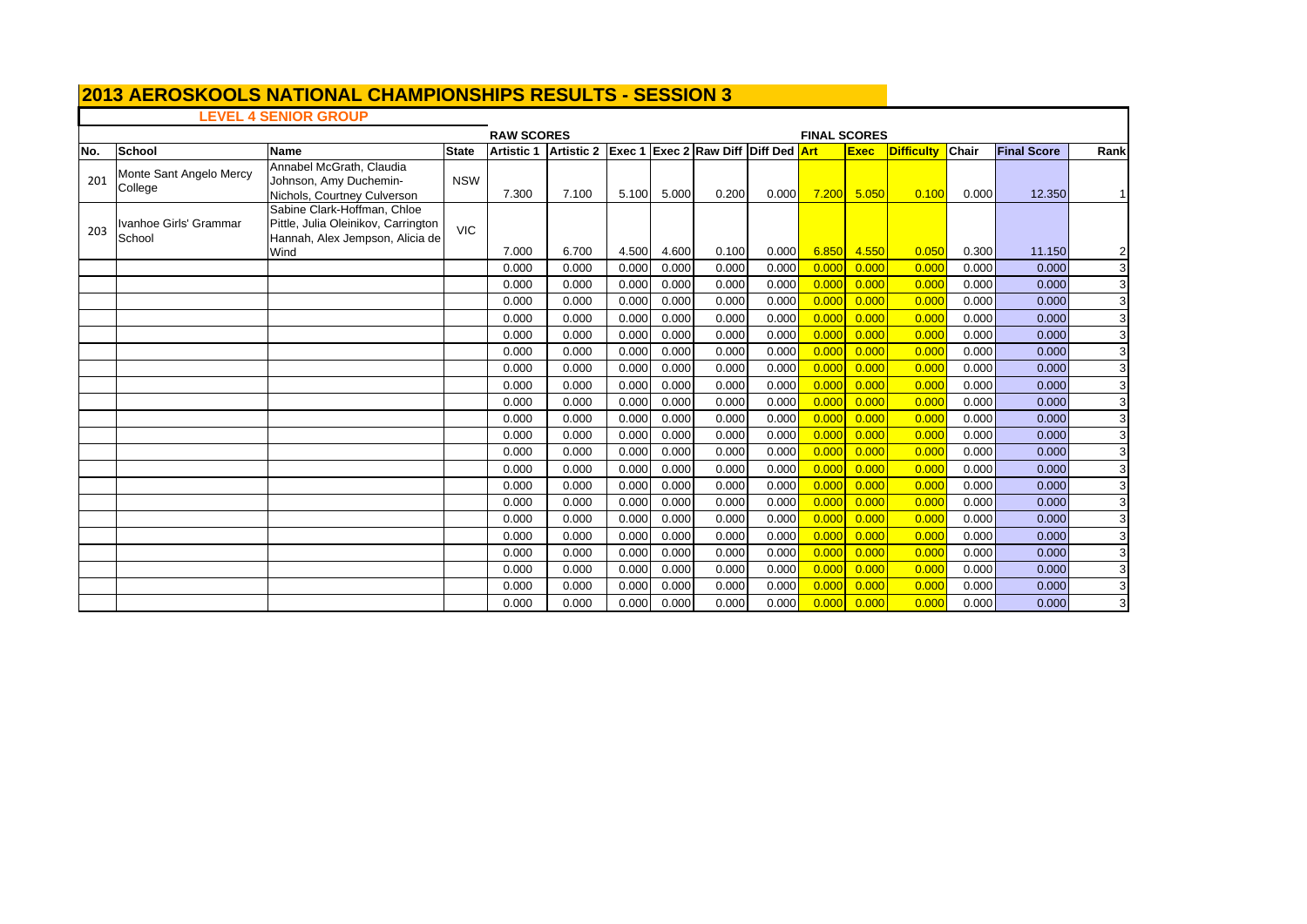# **2013 AEROSKOOLS NATIONAL CHAMPIONSHIPS RESULTS - SESSION 3 LEVEL 3 INTERMEDIATE PAIR**

|     |                                    |                                        | <b>RAW SCORES</b><br><b>FINAL SCORES</b> |                   |                   |       |       |                                        |       |            |             |                   |              |                    |                |
|-----|------------------------------------|----------------------------------------|------------------------------------------|-------------------|-------------------|-------|-------|----------------------------------------|-------|------------|-------------|-------------------|--------------|--------------------|----------------|
| No. | <b>School</b>                      | <b>Name</b>                            | <b>State</b>                             | <b>Artistic 1</b> | <b>Artistic 2</b> |       |       | <b>Exec 1 Exec 2 Raw Diff Diff Ded</b> |       | <b>Art</b> | <b>Exec</b> | <b>Difficulty</b> | <b>Chair</b> | <b>Final Score</b> | Rank           |
| 209 | Mt St Michael's College            | Gemma Morris, Ghielaina Waigh          | QLD                                      | 8.900             | 8.600             | 6.800 | 6.700 | 0.800                                  | 0.000 | 8.750      | 6.750       | 0.400             | 0.000        | 15.900             | -1             |
| 211 | Ivanhoe Girls' Grammar<br>School   | Elysia Giannis, Liana Sortino          | <b>VIC</b>                               | 8.300             | 8.300             | 6.800 | 7.200 | 0.600                                  | 0.000 | 8.300      | 7.000       | 0.300             | 0.000        | 15.600             | 2              |
| 213 | Mt St Michael's College            | Lucy Carozza, Ashlee Lucas             | QLD                                      | 8.600             | 8.400             | 6.900 | 6.700 | 0.600                                  | 0.000 | 8.500      | 6.800       | 0.300             | 0.000        | 15.600             | 3              |
| 207 | Loreto Toorak                      | Mia Ansett, Emma Badge                 | <b>VIC</b>                               | 8.400             | 8.300             | 6.900 | 7.000 | 0.500                                  | 0.000 | 8.350      | 6.950       | 0.250             | 0.000        | 15.550             |                |
| 217 | Mt St Michael's College            | Samantha Knott, Abbey O'Keefe          | QLD                                      | 8.200             | 8.200             | 6.700 | 6.800 | 0.600                                  | 0.000 | 8.200      | 6.750       | 0.300             | 0.000        | 15.250             | 5              |
| 225 | Melbourne Girls' College           | Tessa Palamara, Veronika<br>Tymoshenko | <b>VIC</b>                               | 7.700             | 7.600             | 7.100 | 7.200 | 0.800                                  | 0.000 | 7.650      | 7.150       | 0.400             | 0.000        | 15.200             | 6              |
| 215 | <b>Billanook College</b>           | Georgia Linkin, Isla McMahon           | <b>VIC</b>                               | 8.000             | 8.000             | 6.600 | 6.800 | 0.200                                  | 0.000 | 8.000      | 6.700       | 0.100             | 0.000        | 14.800             |                |
| 223 | Monte Sant Angelo Mercy<br>College | Lara Meaney, Sarah De Courcy           | <b>NSW</b>                               | 8.000             | 7.900             | 6.500 | 6.000 | 0.600                                  | 0.000 | 7.950      | 6.250       | 0.300             | 0.000        | 14.500             | 8              |
| 221 | <b>Billanook College</b>           | Kara Willand, Isabella Rennick         | <b>VIC</b>                               | 8.200             | 8.000             | 6.000 | 5.800 | 0.600                                  | 0.000 | 8.100      | 5.900       | 0.300             | 0.000        | 14.300             | 9              |
| 227 | Loreto Toorak                      | Vanessa Crivelli, Natasha Quirk        | <b>VIC</b>                               | 7.900             | 8.100             | 5.500 | 6.000 | 0.100                                  | 0.000 | 8.000      | 5.750       | 0.050             | 0.000        | 13.800             | 10             |
| 219 | Loreto Toorak                      | Jasmin Agostinelli, Alexandra<br>Jaqo  | <b>VIC</b>                               | 7.600             | 7.700             | 5.700 | 5.700 | 0.300                                  | 0.000 | 7.650      | 5.700       | 0.150             | 0.000        | 13.500             | 11             |
| 205 | Abbotsleigh                        | Anna Chapman, Saffron<br>Sylvester     | <b>NSW</b>                               | 7.700             | 7.600             | 5.100 | 5.600 | 0.500                                  | 0.000 | 7.650      | 5.350       | 0.250             | 0.000        | 13.250             | 12             |
|     |                                    |                                        |                                          | 0.000             | 0.000             | 0.000 | 0.000 | 0.000                                  | 0.000 | 0.000      | 0.000       | 0.000             | 0.000        | 0.000              | 13             |
|     |                                    |                                        |                                          | 0.000             | 0.000             | 0.000 | 0.000 | 0.000                                  | 0.000 | 0.000      | 0.000       | 0.000             | 0.000        | 0.000              | 13             |
|     |                                    |                                        |                                          | 0.000             | 0.000             | 0.000 | 0.000 | 0.000                                  | 0.000 | 0.000      | 0.000       | 0.000             | 0.000        | 0.000              | 13             |
|     |                                    |                                        |                                          | 0.000             | 0.000             | 0.000 | 0.000 | 0.000                                  | 0.000 | 0.000      | 0.000       | 0.000             | 0.000        | 0.000              | 13             |
|     |                                    |                                        |                                          | 0.000             | 0.000             | 0.000 | 0.000 | 0.000                                  | 0.000 | 0.000      | 0.000       | 0.000             | 0.000        | 0.000              | $\overline{a}$ |
|     |                                    |                                        |                                          | 0.000             | 0.000             | 0.000 | 0.000 | 0.000                                  | 0.000 | 0.000      | 0.000       | 0.000             | 0.000        | 0.000              | $\overline{a}$ |
|     |                                    |                                        |                                          | 0.000             | 0.000             | 0.000 | 0.000 | 0.000                                  | 0.000 | 0.000      | 0.000       | 0.000             | 0.000        | 0.000              | 13             |
|     |                                    |                                        |                                          | 0.000             | 0.000             | 0.000 | 0.000 | 0.000                                  | 0.000 | 0.000      | 0.000       | 0.000             | 0.000        | 0.000              | 13             |
|     |                                    |                                        |                                          | 0.000             | 0.000             | 0.000 | 0.000 | 0.000                                  | 0.000 | 0.000      | 0.000       | 0.000             | 0.000        | 0.000              | 13             |
|     |                                    |                                        |                                          | 0.000             | 0.000             | 0.000 | 0.000 | 0.000                                  | 0.000 | 0.000      | 0.000       | 0.000             | 0.000        | 0.000              | 13             |
|     |                                    |                                        |                                          | 0.000             | 0.000             | 0.000 | 0.000 | 0.000                                  | 0.000 | 0.000      | 0.000       | 0.000             | 0.000        | 0.000              | 13             |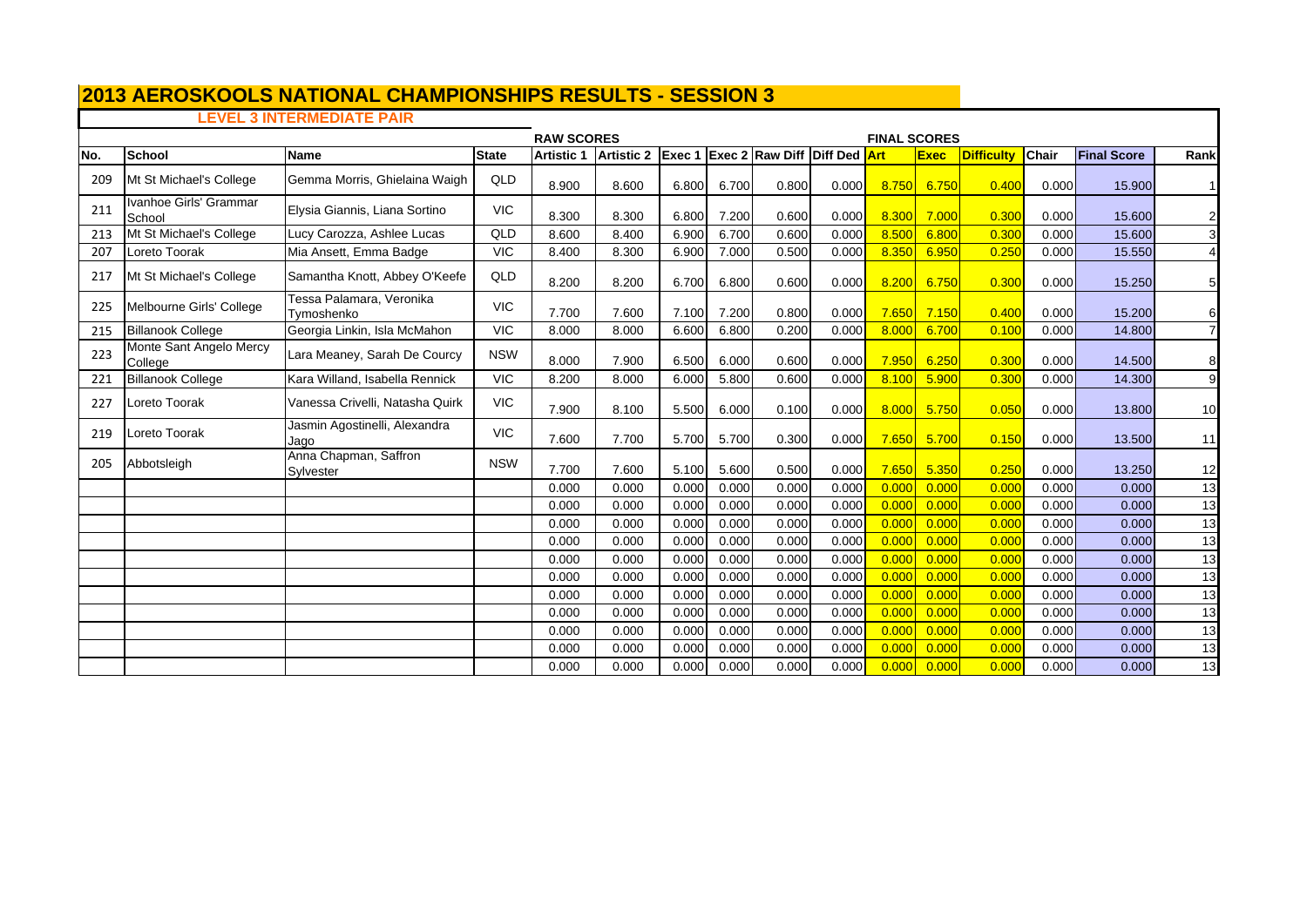# **2013 AEROSKOOLS NATIONAL CHAMPIONSHIPS RESULTS - SESSION 3 LEVEL 3 INTERMEDIATE TRIO**

|      |                                           |                                                        |              | <b>RAW SCORES</b> |                                                |       |       |       |       | <b>FINAL SCORES</b> |             |                   |       |                    |                |  |
|------|-------------------------------------------|--------------------------------------------------------|--------------|-------------------|------------------------------------------------|-------|-------|-------|-------|---------------------|-------------|-------------------|-------|--------------------|----------------|--|
| INo. | School                                    | <b>Name</b>                                            | <b>State</b> | <b>Artistic 1</b> | Artistic 2 Exec 1 Exec 2 Raw Diff Diff Ded Art |       |       |       |       |                     | <b>Exec</b> | <b>Difficulty</b> | Chair | <b>Final Score</b> | Rank           |  |
| 208  | Melbourne Girls'<br>College               | Olivia Morrissey, Sophie Jeffery,<br>Emma Croker       | <b>VIC</b>   | 7.900             | 7.500                                          | 7.300 | 7.000 | 0.400 | 0.000 | 7.700               | 7.150       | 0.200             | 0.000 | 15.050             | $1\vert$       |  |
| 220  | Monte Sant Angelo<br><b>Mercy College</b> | Madeleine Urquhart, Kimberley<br>Dwyer, Bridget Murray | <b>NSW</b>   | 8.100             | 7.800                                          | 6.300 | 6.200 | 0.600 | 0.000 | 7.950               | 6.250       | 0.300             | 0.000 | 14.500             | $\mathbf{2}$   |  |
| 222  | Loreto Toorak                             | Jasmin Agostinelli, Emma<br>Badge, Mia Ansett          | <b>VIC</b>   | 7.800             | 7.300                                          | 5.700 | 6.000 | 0.400 | 0.000 | 7.550               | 5.850       | 0.200             | 0.000 | 13.600             | $\overline{3}$ |  |
| 218  | Mt St Michael's College                   | Lauren Huston, Sophia<br>Thannhauser, Madison Wholton  | QLD          | 7.800             | 7.400                                          | 5.600 | 5.300 | 0.800 | 0.000 | 7.600               | 5.450       | 0.400             | 0.000 | 13.450             |                |  |
| 216  | Our Lady of Mercy<br>College              | Calista Price, Eliza Sensi,<br>Rebecca Casamento       | <b>VIC</b>   | 7.500             | 7.200                                          | 6.200 | 5.800 | 0.200 | 0.000 | 7.350               | 6.000       | 0.100             | 0.300 | 13.150             | 5 <sub>l</sub> |  |
| 212  | <b>Ringwood Secondary</b><br>College      | Lauren Flanagan, Zoe Mullenger,<br><b>Taija Evers</b>  | <b>VIC</b>   | 7.300             | 7.300                                          | 5.100 | 5.300 | 0.000 | 0.000 | 7.300               | 5.200       | 0.000             | 0.000 | 12,500             | 6              |  |
| 206  | All Saints Catholic Girls<br>College      | Hopeful Mukucha, Panache<br>Musimwa, Janelle Rigava    | <b>NSW</b>   | 7.600             | 7.500                                          | 5.100 | 4.900 | 0.000 | 0.000 | 7.550               | 5.000       | 0.000             | 0.100 | 12.450             | $\mathbf{7}$   |  |
| 210  | The Rockhampton-<br><b>Grammar School</b> | Lucy Reid, Sarah Moller, Paris<br>Dovle                | QLD          | 0.000             | 0.000                                          | 0.000 | 0.000 | 0.000 | 0.000 | 0.000               | 0.000       | 0.000             | 0.000 | 0.000              | 8              |  |
| 214  | Mt St Michael's College                   | Tyra Grimwade, Nicola Poli, Ellie<br>Wyatt             | QLD          | 0.000             | 0.000                                          | 0.000 | 0.000 | 0.000 | 0.000 | 0.000               | 0.000       | 0.000             | 0.000 | 0.000              | 8              |  |
|      |                                           |                                                        |              | 0.000             | 0.000                                          | 0.000 | 0.000 | 0.000 | 0.000 | 0.00C               | 0.000       | 0.000             | 0.000 | 0.000              | 8              |  |
|      |                                           |                                                        |              | 0.000             | 0.000                                          | 0.000 | 0.000 | 0.000 | 0.000 | 0.00C               | 0.000       | 0.000             | 0.000 | 0.000              | 8              |  |
|      |                                           |                                                        |              | 0.000             | 0.000                                          | 0.000 | 0.000 | 0.000 | 0.000 | 0.000               | 0.000       | 0.000             | 0.000 | 0.000              | 8              |  |
|      |                                           |                                                        |              | 0.000             | 0.000                                          | 0.000 | 0.000 | 0.000 | 0.000 | 0.000               | 0.000       | 0.000             | 0.000 | 0.000              | 8              |  |
|      |                                           |                                                        |              | 0.000             | 0.000                                          | 0.000 | 0.000 | 0.000 | 0.000 | 0.00C               | 0.000       | 0.000             | 0.000 | 0.000              | 8              |  |
|      |                                           |                                                        |              | 0.000             | 0.000                                          | 0.000 | 0.000 | 0.000 | 0.000 | 0.000               | 0.000       | 0.000             | 0.000 | 0.000              | 8              |  |
|      |                                           |                                                        |              | 0.000             | 0.000                                          | 0.000 | 0.000 | 0.000 | 0.000 | 0.000               | 0.000       | 0.000             | 0.000 | 0.000              | 8              |  |
|      |                                           |                                                        |              | 0.000             | 0.000                                          | 0.000 | 0.000 | 0.000 | 0.000 | 0.00C               | 0.000       | 0.000             | 0.000 | 0.000              | 8              |  |
|      |                                           |                                                        |              | 0.000             | 0.000                                          | 0.000 | 0.000 | 0.000 | 0.000 | 0.000               | 0.000       | 0.000             | 0.000 | 0.000              | 8              |  |
|      |                                           |                                                        |              | 0.000             | 0.000                                          | 0.000 | 0.000 | 0.000 | 0.000 | 0.00C               | 0.000       | 0.000             | 0.000 | 0.000              | 8              |  |
|      |                                           |                                                        |              | 0.000             | 0.000                                          | 0.000 | 0.000 | 0.000 | 0.000 | 0.00C               | 0.000       | 0.000             | 0.000 | 0.000              | 8              |  |
|      |                                           |                                                        |              | 0.000             | 0.000                                          | 0.000 | 0.000 | 0.000 | 0.000 | 0.000               | 0.000       | 0.000             | 0.000 | 0.000              | 8              |  |
|      |                                           |                                                        |              | 0.000             | 0.000                                          | 0.000 | 0.000 | 0.000 | 0.000 | 0.000               | 0.000       | 0.000             | 0.000 | 0.000              | 8              |  |
|      |                                           |                                                        |              | 0.000             | 0.000                                          | 0.000 | 0.000 | 0.000 | 0.000 | 0.00C               | 0.000       | 0.000             | 0.000 | 0.000              | 8              |  |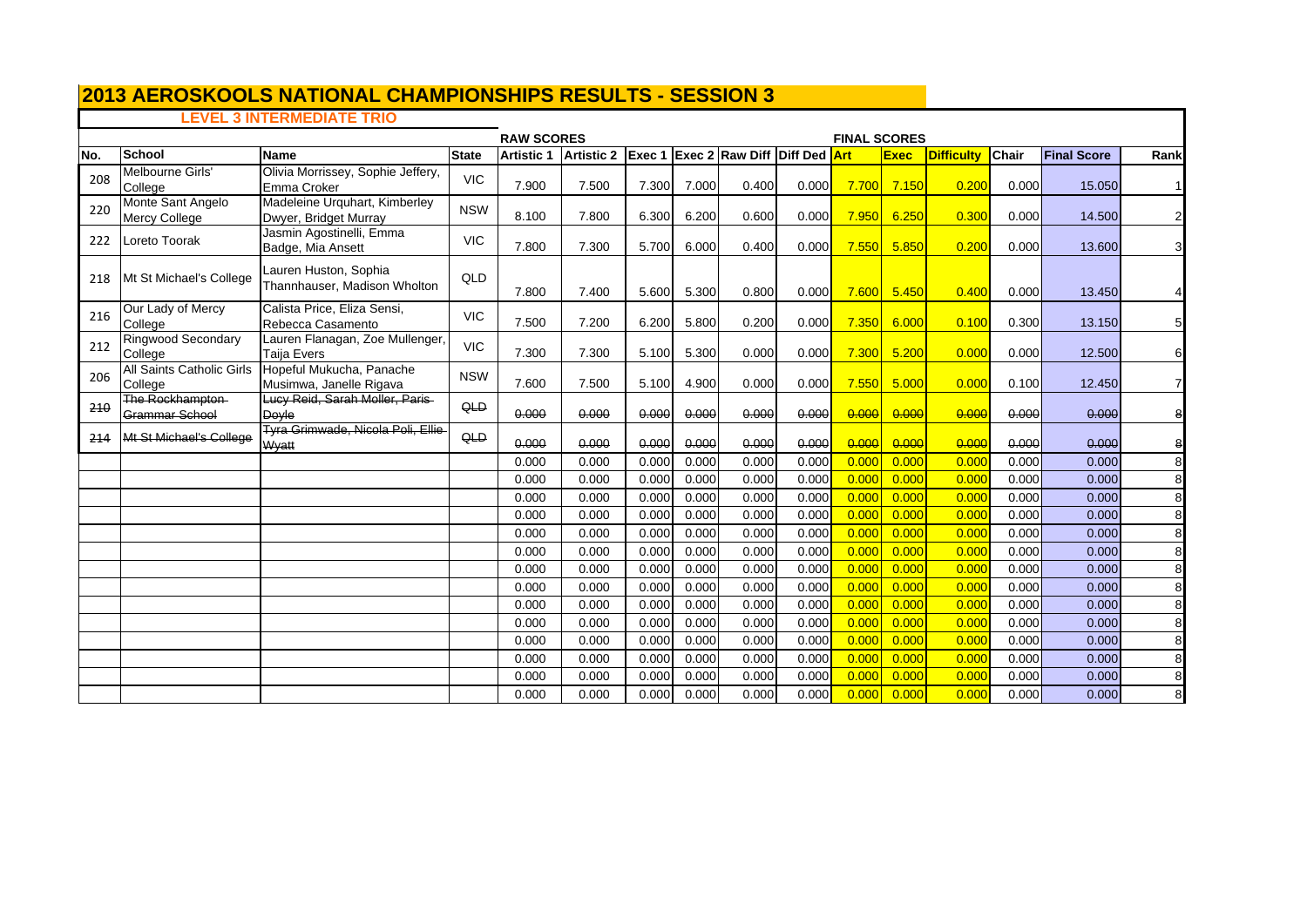# **LEVEL 3 SENIOR PAIR**

|      |                                           |                                               | <b>RAW SCORES</b><br><b>FINAL SCORES</b><br><b>Exec 1 Exec 2 Raw Diff Diff Ded Art</b> |                   |            |       |       |       |       |       |             |                   |              |                    |                |
|------|-------------------------------------------|-----------------------------------------------|----------------------------------------------------------------------------------------|-------------------|------------|-------|-------|-------|-------|-------|-------------|-------------------|--------------|--------------------|----------------|
| No.  | School                                    | <b>Name</b>                                   | <b>State</b>                                                                           | <b>Artistic 1</b> | Artistic 2 |       |       |       |       |       | <b>Exec</b> | <b>Difficulty</b> | <b>Chair</b> | <b>Final Score</b> | Rank           |
| 228  | Star of the Sea College                   | Alexandra Mallows-Zejak,<br>Mikaela Schreuder | <b>VIC</b>                                                                             | 8.200             | 8.600      | 7.000 | 7.500 | 0.100 | 0.000 | 8.400 | 7.250       | 0.050             | 0.000        | 15.700             |                |
| 232  | Loreto Toorak                             | Alexandra Garson, Sarah West                  | <b>VIC</b>                                                                             | 7.900             | 7.400      | 6.500 | 6.300 | 0.500 | 0.000 | 7.650 | 6.400       | 0.250             | 0.000        | 14.300             | 2              |
| 226  | Kadina Memorial School                    | Caitlin Hill, Charlotte Barker                | <b>SA</b>                                                                              | 8.100             | 7.600      | 6.300 | 5.900 | 0.600 | 0.000 | 7.850 | 6.100       | 0.300             | 0.000        | 14.250             | 3I             |
| 228A | The Rockhampton<br><b>Grammar School</b>  | Ruth Beaumont, Whitney Doyle                  | QLD                                                                                    | 7.400             | 7.500      | 6.000 | 6.300 | 0.500 | 0.000 | 7.450 | 6.150       | 0.250             | 0.100        | 13.750             | 4              |
| 230  | Abbotsleigh                               | Madeline Boydell, Sophie Harris               | <b>NSW</b>                                                                             | 7.400             | 7.700      | 5.400 | 5.900 | 0.600 | 0.000 | 7.550 | 5.650       | 0.300             | 0.000        | 13.500             | 5 <sub>l</sub> |
| 236  | Our Lady of Mercy<br>College              | Michaela Marinucci, Taliah<br>Postans         | <b>VIC</b>                                                                             | 7.900             | 7.600      | 4.800 | 5.100 | 0.500 | 0.000 | 7.750 | 4.950       | 0.250             | 0.000        | 12.950             | 6              |
| 234  | Monte Sant Angelo<br><b>Mercy College</b> | Mia Sturt, Maddison O'Neill                   | <b>NSW</b>                                                                             | 7.300             | 7.200      | 5.200 | 5.400 | 0.100 | 0.000 | 7.250 | 5.300       | 0.050             | 0.000        | 12.600             | 7 <sup>1</sup> |
| 224  | Abbotsleigh                               | Imogen Jones, Stephanie Ling                  | <b>NSW</b>                                                                             | 7.700             | 7.400      | 4.700 | 4.600 | 0.600 | 0.000 | 7.550 | 4.650       | 0.300             | 0.000        | 12.500             | 8              |
|      |                                           |                                               |                                                                                        | 0.000             | 0.000      | 0.000 | 0.000 | 0.000 | 0.000 | 0.000 | 0.000       | 0.000             | 0.000        | 0.000              | 9              |
|      |                                           |                                               |                                                                                        | 0.000             | 0.000      | 0.000 | 0.000 | 0.000 | 0.000 | 0.000 | 0.000       | 0.000             | 0.000        | 0.000              | 9              |
|      |                                           |                                               |                                                                                        | 0.000             | 0.000      | 0.000 | 0.000 | 0.000 | 0.000 | 0.000 | 0.000       | 0.000             | 0.000        | 0.000              | 9              |
|      |                                           |                                               |                                                                                        | 0.000             | 0.000      | 0.000 | 0.000 | 0.000 | 0.000 | 0.000 | 0.000       | 0.000             | 0.000        | 0.000              | 9              |
|      |                                           |                                               |                                                                                        | 0.000             | 0.000      | 0.000 | 0.000 | 0.000 | 0.000 | 0.000 | 0.000       | 0.000             | 0.000        | 0.000              | 9              |
|      |                                           |                                               |                                                                                        | 0.000             | 0.000      | 0.000 | 0.000 | 0.000 | 0.000 | 0.000 | 0.000       | 0.000             | 0.000        | 0.000              | 9              |
|      |                                           |                                               |                                                                                        | 0.000             | 0.000      | 0.000 | 0.000 | 0.000 | 0.000 | 0.000 | 0.000       | 0.000             | 0.000        | 0.000              | 9              |
|      |                                           |                                               |                                                                                        | 0.000             | 0.000      | 0.000 | 0.000 | 0.000 | 0.000 | 0.000 | 0.000       | 0.000             | 0.000        | 0.000              | 9              |
|      |                                           |                                               |                                                                                        | 0.000             | 0.000      | 0.000 | 0.000 | 0.000 | 0.000 | 0.000 | 0.000       | 0.000             | 0.000        | 0.000              | 9              |
|      |                                           |                                               |                                                                                        | 0.000             | 0.000      | 0.000 | 0.000 | 0.000 | 0.000 | 0.000 | 0.000       | 0.000             | 0.000        | 0.000              | 9              |
|      |                                           |                                               |                                                                                        | 0.000             | 0.000      | 0.000 | 0.000 | 0.000 | 0.000 | 0.000 | 0.000       | 0.00C             | 0.000        | 0.000              | $\overline{9}$ |
|      |                                           |                                               |                                                                                        | 0.000             | 0.000      | 0.000 | 0.000 | 0.000 | 0.000 | 0.000 | 0.000       | 0.000             | 0.000        | 0.000              | 9              |
|      |                                           |                                               |                                                                                        | 0.000             | 0.000      | 0.000 | 0.000 | 0.000 | 0.000 | 0.000 | 0.000       | 0.000             | 0.000        | 0.000              | 9              |
|      |                                           |                                               |                                                                                        | 0.000             | 0.000      | 0.000 | 0.000 | 0.000 | 0.000 | 0.000 | 0.000       | 0.000             | 0.000        | 0.000              | 9              |
|      |                                           |                                               |                                                                                        | 0.000             | 0.000      | 0.000 | 0.000 | 0.000 | 0.000 | 0.000 | 0.000       | 0.000             | 0.000        | 0.000              | 9              |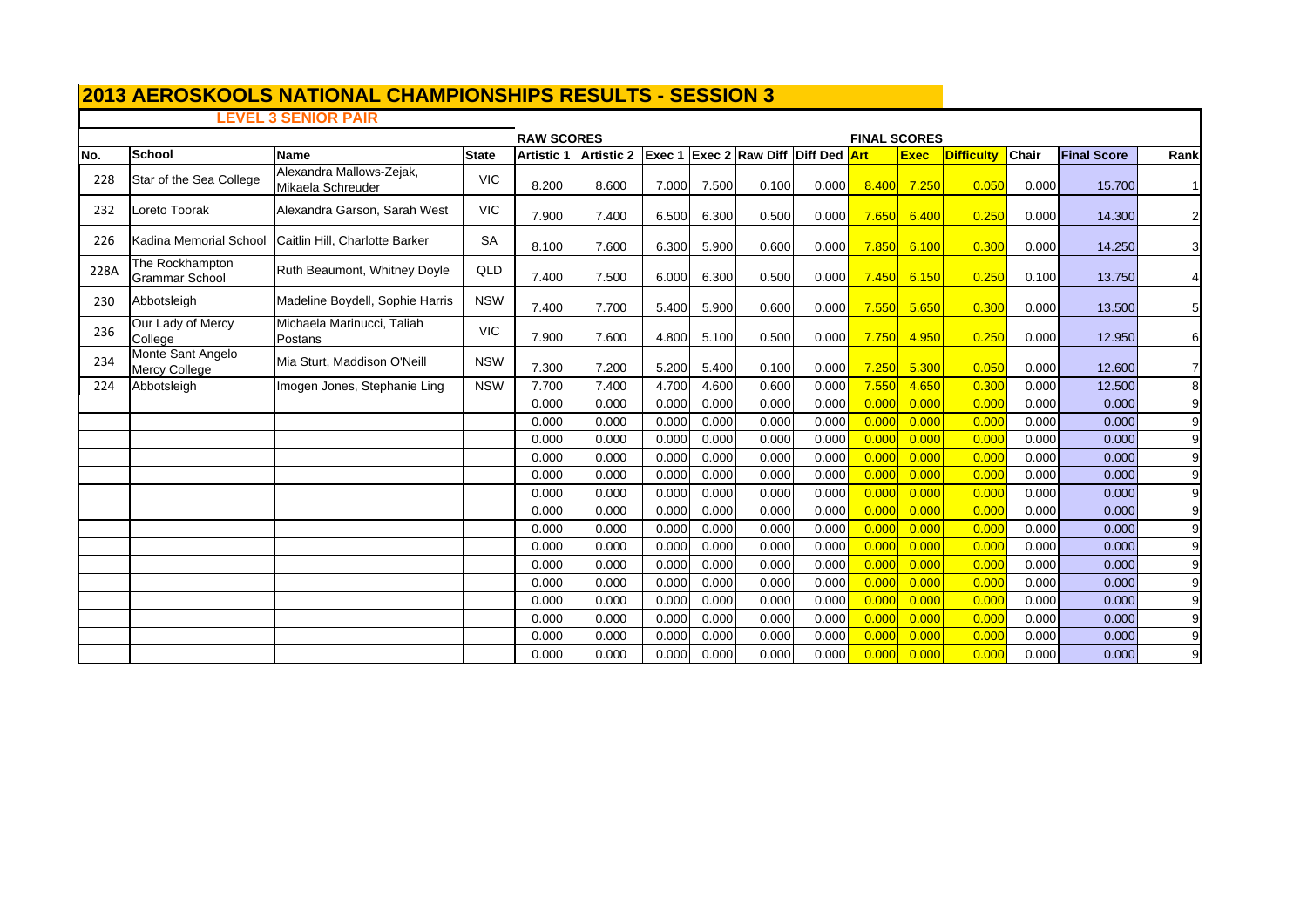# **LEVEL 4 SENIOR TRIO**

|     |                                          |                                                       | <b>RAW SCORES</b><br>Artistic 2 Exec 1 Exec 2 Raw Diff Diff Ded Art |                   |       |       |       |       |       |       |               | <b>FINAL SCORES</b> |       |                    |                 |  |  |  |
|-----|------------------------------------------|-------------------------------------------------------|---------------------------------------------------------------------|-------------------|-------|-------|-------|-------|-------|-------|---------------|---------------------|-------|--------------------|-----------------|--|--|--|
| No. | <b>School</b>                            | <b>Name</b>                                           | <b>State</b>                                                        | <b>Artistic 1</b> |       |       |       |       |       |       | <b>Exec</b>   | <b>Difficulty</b>   | Chair | <b>Final Score</b> | Rank            |  |  |  |
| 233 | The Rockhampton<br><b>Grammar School</b> | Paris Doyle, Lucy Reid, Sarah<br>Moller               | QLD                                                                 | 7.200             | 7.000 | 4.800 | 4.700 | 0.200 | 0.000 |       | $7.100$ 4.750 | 0.100               | 0.000 | 11.950             | $\mathbf{1}$    |  |  |  |
| 235 | Hornsby Girls High<br>School             | Yvonne Chuk, Marianne Cuasay,<br>Celine Yao           | <b>NSW</b>                                                          | 6.800             | 6.800 | 4.900 | 4.500 | 0.600 | 0.000 | 6.800 | 4.700         | 0.300               | 0.000 | 11.800             | $\overline{2}$  |  |  |  |
| 229 | Our Lady of Mercy<br>College             | Bethany Casmento, Gemma Mc<br>Manus, Stephanie Batten | <b>VIC</b>                                                          | 6.600             | 6.700 | 5.100 | 4.800 | 0.100 | 0.000 | 6.650 | 4.950         | 0.050               | 0.000 | 11.650             | 3               |  |  |  |
| 231 | Our Lady of Mercy<br>College             | Elise Cecchin, Isabella Lentini,<br>Jordan Prince     | <b>VIC</b>                                                          | 6.500             | 6.700 | 5.100 | 4.700 | 0.100 | 0.000 | 6.600 | 4.900         | 0.050               | 0.000 | 11.550             | $\overline{4}$  |  |  |  |
|     |                                          |                                                       |                                                                     | 0.000             | 0.000 | 0.000 | 0.000 | 0.000 | 0.000 | 0.000 | 0.000         | 0.000               | 0.000 | 0.000              | 5               |  |  |  |
|     |                                          |                                                       |                                                                     | 0.000             | 0.000 | 0.000 | 0.000 | 0.000 | 0.000 | 0.000 | 0.000         | 0.000               | 0.000 | 0.000              | $5\overline{)}$ |  |  |  |
|     |                                          |                                                       |                                                                     | 0.000             | 0.000 | 0.000 | 0.000 | 0.000 | 0.000 | 0.000 | 0.000         | 0.000               | 0.000 | 0.000              | 5 <sub>l</sub>  |  |  |  |
|     |                                          |                                                       |                                                                     | 0.000             | 0.000 | 0.000 | 0.000 | 0.000 | 0.000 | 0.000 | 0.000         | 0.000               | 0.000 | 0.000              | 5 <sub>l</sub>  |  |  |  |
|     |                                          |                                                       |                                                                     | 0.000             | 0.000 | 0.000 | 0.000 | 0.000 | 0.000 | 0.000 | 0.000         | 0.000               | 0.000 | 0.000              | 5 <sub>l</sub>  |  |  |  |
|     |                                          |                                                       |                                                                     | 0.000             | 0.000 | 0.000 | 0.000 | 0.000 | 0.000 | 0.000 | 0.000         | 0.000               | 0.000 | 0.000              | 5 <sub>l</sub>  |  |  |  |
|     |                                          |                                                       |                                                                     | 0.000             | 0.000 | 0.000 | 0.000 | 0.000 | 0.000 | 0.000 | 0.000         | 0.000               | 0.000 | 0.000              | 5 <sub>l</sub>  |  |  |  |
|     |                                          |                                                       |                                                                     | 0.000             | 0.000 | 0.000 | 0.000 | 0.000 | 0.000 | 0.000 | 0.000         | 0.000               | 0.000 | 0.000              | 5               |  |  |  |
|     |                                          |                                                       |                                                                     | 0.000             | 0.000 | 0.000 | 0.000 | 0.000 | 0.000 | 0.000 | 0.000         | 0.000               | 0.000 | 0.000              | 5 <sub>l</sub>  |  |  |  |
|     |                                          |                                                       |                                                                     | 0.000             | 0.000 | 0.000 | 0.000 | 0.000 | 0.000 | 0.000 | 0.000         | 0.000               | 0.000 | 0.000              | 5               |  |  |  |
|     |                                          |                                                       |                                                                     | 0.000             | 0.000 | 0.000 | 0.000 | 0.000 | 0.000 | 0.000 | 0.000         | 0.000               | 0.000 | 0.000              | 5               |  |  |  |
|     |                                          |                                                       |                                                                     | 0.000             | 0.000 | 0.000 | 0.000 | 0.000 | 0.000 | 0.000 | 0.000         | 0.000               | 0.000 | 0.000              | 5 <sub>l</sub>  |  |  |  |
|     |                                          |                                                       |                                                                     | 0.000             | 0.000 | 0.000 | 0.000 | 0.000 | 0.000 | 0.000 | 0.000         | 0.000               | 0.000 | 0.000              | 5               |  |  |  |
|     |                                          |                                                       |                                                                     | 0.000             | 0.000 | 0.000 | 0.000 | 0.000 | 0.000 | 0.000 | 0.000         | 0.000               | 0.000 | 0.000              | 5 <sub>l</sub>  |  |  |  |
|     |                                          |                                                       |                                                                     | 0.000             | 0.000 | 0.000 | 0.000 | 0.000 | 0.000 | 0.000 | 0.000         | 0.000               | 0.000 | 0.000              | 5 <sub>l</sub>  |  |  |  |
|     |                                          |                                                       |                                                                     | 0.000             | 0.000 | 0.000 | 0.000 | 0.000 | 0.000 | 0.000 | 0.000         | 0.000               | 0.000 | 0.000              | 5 <sub>l</sub>  |  |  |  |
|     |                                          |                                                       |                                                                     | 0.000             | 0.000 | 0.000 | 0.000 | 0.000 | 0.000 | 0.000 | 0.000         | 0.000               | 0.000 | 0.000              | 5 <sub>l</sub>  |  |  |  |
|     |                                          |                                                       |                                                                     | 0.000             | 0.000 | 0.000 | 0.000 | 0.000 | 0.000 | 0.000 | 0.000         | 0.000               | 0.000 | 0.000              | 5 <sub>l</sub>  |  |  |  |
|     |                                          |                                                       |                                                                     | 0.000             | 0.000 | 0.000 | 0.000 | 0.000 | 0.000 | 0.000 | 0.000         | 0.000               | 0.000 | 0.000              | 5               |  |  |  |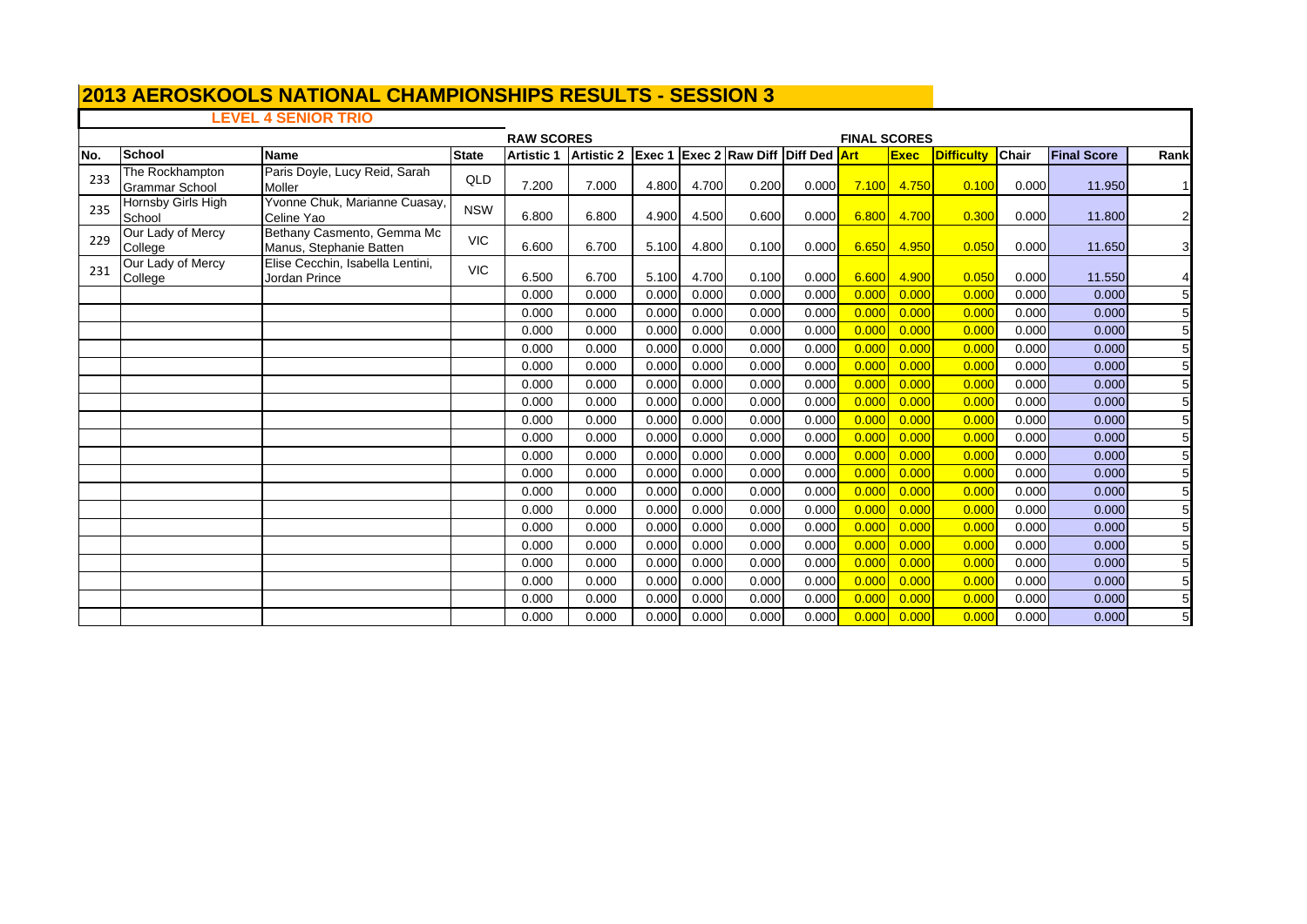# **2013 AEROSKOOLS NATIONAL CHAMPIONSHIPS RESULTS - SESSION 3 LEVEL 4 JUNIOR TRIO**

|      |                               |                                                      |              | <b>RAW SCORES</b> |                   |        |       |                                     |       | <b>FINAL SCORES</b> |             |                   |       |                    |                       |  |
|------|-------------------------------|------------------------------------------------------|--------------|-------------------|-------------------|--------|-------|-------------------------------------|-------|---------------------|-------------|-------------------|-------|--------------------|-----------------------|--|
| INo. | School                        | <b>Name</b>                                          | <b>State</b> | <b>Artistic 1</b> | <b>Artistic 2</b> | Exec 1 |       | <b>Exec 2 Raw Diff Diff Ded Art</b> |       |                     | <b>Exec</b> | <b>Difficulty</b> | Chair | <b>Final Score</b> | Rank                  |  |
| 241  | Ivanhoe Grammar<br>School     | Samantha Haravitsidis, Pip<br>Snodgrass, Alyce Miles | <b>VIC</b>   | 7.300             | 7.500             | 6.400  | 6.800 | 0.500                               | 0.000 | 7.400               | 6.600       | 0.250             | 0.000 | 14.250             |                       |  |
| 239  | Moreton Bay College           | Madeline Flint, Charlize<br>Leybourne, Holly Jones   | QLD          | 6.800             | 6.700             | 4.400  | 4.500 | 0.200                               | 0.000 | 6.750               | 4.450       | 0.100             | 0.000 | 11.300             | $\mathbf{2}$          |  |
| 237  | <b>Berwick Primary School</b> | Darcy Christie, Katie Baker, Alex<br>Davies          | <b>VIC</b>   | 5.100             | 5.100             | 3.200  | 2.800 | 0.100                               | 0.000 | 5.100               | 3.000       | 0.050             | 0.000 | 8.150              | 3                     |  |
|      |                               |                                                      |              | 0.000             | 0.000             | 0.000  | 0.000 | 0.000                               | 0.000 | 0.000               | 0.000       | 0.000             | 0.000 | 0.000              | $\overline{4}$        |  |
|      |                               |                                                      |              | 0.000             | 0.000             | 0.000  | 0.000 | 0.000                               | 0.000 | 0.000               | 0.000       | 0.000             | 0.000 | 0.000              | $\overline{4}$        |  |
|      |                               |                                                      |              | 0.000             | 0.000             | 0.000  | 0.000 | 0.000                               | 0.000 | 0.000               | 0.000       | 0.000             | 0.000 | 0.000              |                       |  |
|      |                               |                                                      |              | 0.000             | 0.000             | 0.000  | 0.000 | 0.000                               | 0.000 | 0.000               | 0.000       | 0.000             | 0.000 | 0.000              |                       |  |
|      |                               |                                                      |              | 0.000             | 0.000             | 0.000  | 0.000 | 0.000                               | 0.000 | 0.000               | 0.000       | 0.000             | 0.000 | 0.000              | $\overline{4}$        |  |
|      |                               |                                                      |              | 0.000             | 0.000             | 0.000  | 0.000 | 0.000                               | 0.000 | 0.000               | 0.000       | 0.000             | 0.000 | 0.000              | $\overline{4}$        |  |
|      |                               |                                                      |              | 0.000             | 0.000             | 0.000  | 0.000 | 0.000                               | 0.000 | 0.000               | 0.000       | 0.000             | 0.000 | 0.000              |                       |  |
|      |                               |                                                      |              | 0.000             | 0.000             | 0.000  | 0.000 | 0.000                               | 0.000 | 0.000               | 0.000       | 0.000             | 0.000 | 0.000              | $\overline{4}$        |  |
|      |                               |                                                      |              | 0.000             | 0.000             | 0.000  | 0.000 | 0.000                               | 0.000 | 0.000               | 0.000       | 0.000             | 0.000 | 0.000              |                       |  |
|      |                               |                                                      |              | 0.000             | 0.000             | 0.000  | 0.000 | 0.000                               | 0.000 | 0.000               | 0.000       | 0.000             | 0.000 | 0.000              | $\overline{4}$        |  |
|      |                               |                                                      |              | 0.000             | 0.000             | 0.000  | 0.000 | 0.000                               | 0.000 | 0.000               | 0.000       | 0.000             | 0.000 | 0.000              |                       |  |
|      |                               |                                                      |              | 0.000             | 0.000             | 0.000  | 0.000 | 0.000                               | 0.000 | 0.000               | 0.000       | 0.000             | 0.000 | 0.000              | $\overline{4}$        |  |
|      |                               |                                                      |              | 0.000             | 0.000             | 0.000  | 0.000 | 0.000                               | 0.000 | 0.000               | 0.000       | 0.000             | 0.000 | 0.000              | $\overline{4}$        |  |
|      |                               |                                                      |              | 0.000             | 0.000             | 0.000  | 0.000 | 0.000                               | 0.000 | 0.000               | 0.000       | 0.000             | 0.000 | 0.000              | $\overline{4}$        |  |
|      |                               |                                                      |              | 0.000             | 0.000             | 0.000  | 0.000 | 0.000                               | 0.000 | 0.000               | 0.000       | 0.000             | 0.000 | 0.000              |                       |  |
|      |                               |                                                      |              | 0.000             | 0.000             | 0.000  | 0.000 | 0.000                               | 0.000 | 0.000               | 0.000       | 0.000             | 0.000 | 0.000              | $\overline{4}$        |  |
|      |                               |                                                      |              | 0.000             | 0.000             | 0.000  | 0.000 | 0.000                               | 0.000 | 0.000               | 0.000       | 0.000             | 0.000 | 0.000              | $\boldsymbol{\Delta}$ |  |
|      |                               |                                                      |              | 0.000             | 0.000             | 0.000  | 0.000 | 0.000                               | 0.000 | 0.000               | 0.000       | 0.000             | 0.000 | 0.000              | $\overline{4}$        |  |
|      |                               |                                                      |              | 0.000             | 0.000             | 0.000  | 0.000 | 0.000                               | 0.000 | 0.000               | 0.000       | 0.000             | 0.000 | 0.000              |                       |  |
|      |                               |                                                      |              | 0.000             | 0.000             | 0.000  | 0.000 | 0.000                               | 0.000 | 0.000               | 0.000       | 0.000             | 0.000 | 0.000              |                       |  |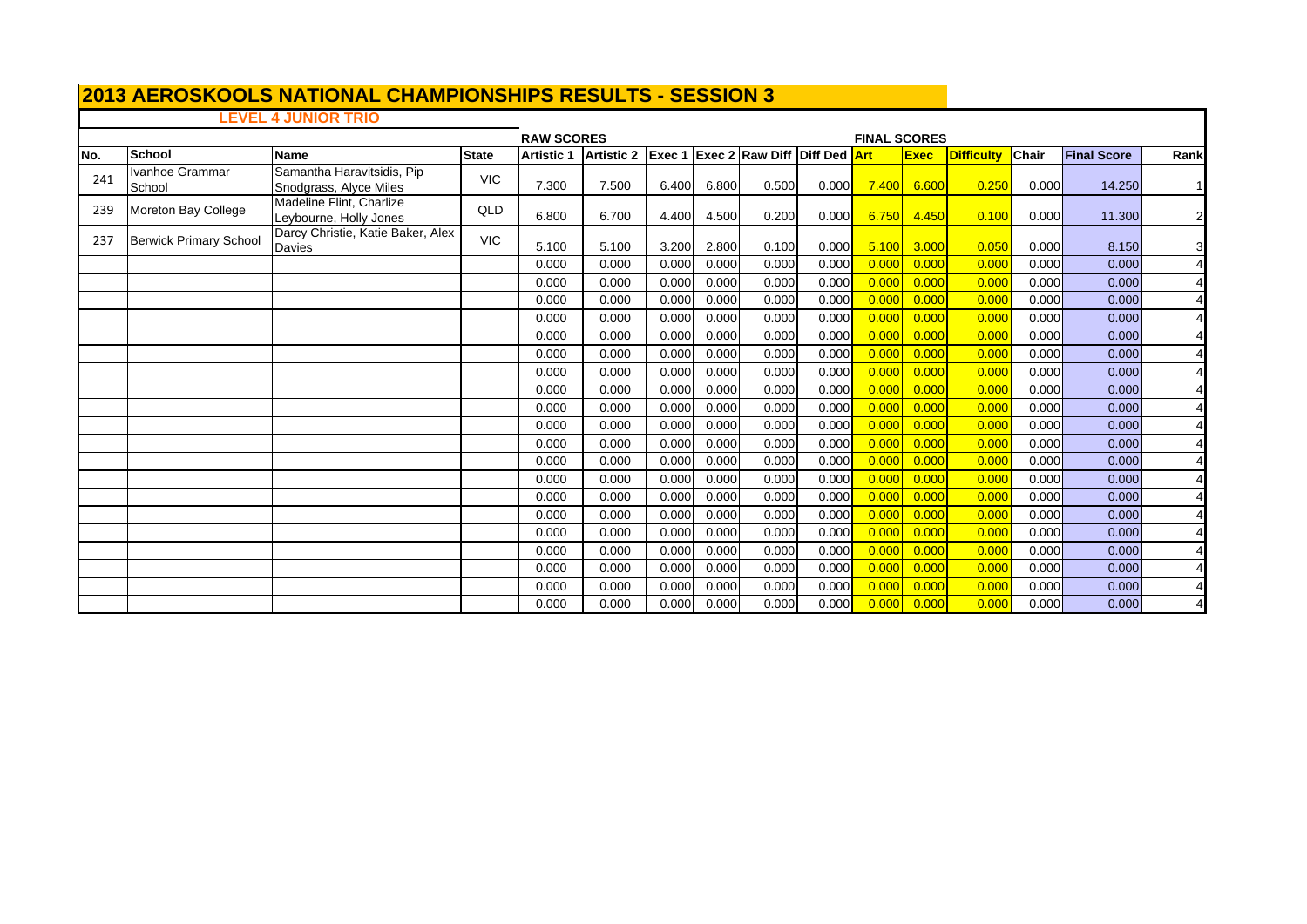# **LEVEL 3 INTERMEDIATE GROUP**

|     |                                           | <b>FINAL SCORES</b>                                                                                     |              |                   |                   |                |                |                                            |                |                |                |                   |                |                    |                |
|-----|-------------------------------------------|---------------------------------------------------------------------------------------------------------|--------------|-------------------|-------------------|----------------|----------------|--------------------------------------------|----------------|----------------|----------------|-------------------|----------------|--------------------|----------------|
| No. | <b>School</b>                             | <b>Name</b>                                                                                             | <b>State</b> | <b>Artistic 1</b> | <b>Artistic 2</b> |                |                | <b>Exec 1 Exec 2 Raw Diff Diff Ded Art</b> |                |                | <b>Exec</b>    | <b>Difficulty</b> | Chair          | <b>Final Score</b> | Rank           |
| 248 | Mt St Michael's College                   | Lucy Carozza, Tyra Grimwade,<br>Ashlee Lucas, Nicola Poli, Ellie<br>Wyatt                               | QLD          | 7.900             | 8.000             | 6.500          | 6.200          | 0.600                                      | 0.000          | 7.950          | 6.350          | 0.300             | 0.000          | 14.600             | $\mathbf{1}$   |
| 240 | Star of the Sea College                   | Maia Kjendle, Cassidy Higgins,<br>Thea Guiry-Stewart, Shona<br>Guiry, Maddie Bastow, Jessica<br>Hodgson | <b>VIC</b>   | 8.200             | 7.700             | 6.300          | 6.100          | 0.200                                      | 0.000          | 7.950          | 6.200          | 0.100             | 0.000          | 14.250             | 2              |
| 246 | Melbourne Girls' College                  | Gayatri Juneja, Mikaela Patros,<br>Anika Blamey, Carol Galcin                                           | <b>VIC</b>   | 8.100             | 7.700             | 6.100          | 5.700          | 0.100                                      | 0.000          | 7.900          | 5.900          | 0.050             | 0.000          | 13.850             | 3              |
| 244 | Mt St Michael's College                   | Sophia cassidy, Emma Craig,<br>Madeline Holder, Abbey O'Keeffe                                          | QLD          | 7.800             | 7.900             | 5.400          | 5.900          | 0.500                                      | 0.000          | 7.850          | 5.650          | 0.250             | 0.000          | 13.750             |                |
| 242 | Mt St Michael's College                   | Gemma Morris, Ghielaina Waigh,<br>Lauren Huston, Sophia<br>Thannhauser, Madison Wholton                 | QLD          | 7.800             | 7.500             | 4.500          | 4.000          | 0.200                                      | 0.000          | 7.650          | 4.250          | 0.100             | 0.000          | 12.000             | 5              |
| 238 | Monte Sant Angelo<br><b>Mercy College</b> | Amy Solan, Bridget O'Halloran,<br>Greta Chow, Chloe Pagliaro                                            | <b>NSW</b>   | 7.700             | 7.300             | 4.400          | 4.600          | 0.100                                      | 0.000          | 7.500          | 4.500          | 0.050             | 0.200          | 11.850             | 6              |
| 250 | Monte Sant Angelo<br>Mercy College        | Olivia Trevisan, Emma Hillier,<br>Hannah Colgan, Lauren Keys                                            | <b>NSW</b>   | 7.600             | 7.100             | 4.400          | 4.000          | 0.000                                      | 0.000          | 7.350          | 4.200          | 0.000             | 0.000          | 11.550             | $\overline{7}$ |
|     |                                           |                                                                                                         |              | 0.000             | 0.000             | 0.000          | 0.000          | 0.000                                      | 0.000          | 0.000          | 0.000          | 0.000             | 0.000          | 0.000              | 8              |
|     |                                           |                                                                                                         |              | 0.000             | 0.000             | 0.000          | 0.000          | 0.000                                      | 0.000          | 0.000          | 0.000          | 0.000             | 0.000          | 0.000              | 8              |
|     |                                           |                                                                                                         |              | 0.000             | 0.000             | 0.000          | 0.000          | 0.000                                      | 0.000          | 0.000          | 0.000          | 0.000             | 0.000          | 0.000              | 8              |
|     |                                           |                                                                                                         |              | 0.000             | 0.000             | 0.000          | 0.000          | 0.000                                      | 0.000          | 0.000          | 0.000          | 0.000             | 0.000          | 0.000              | 8              |
|     |                                           |                                                                                                         |              | 0.000             | 0.000             | 0.000          | 0.000          | 0.000                                      | 0.000          | 0.000          | 0.000          | 0.000             | 0.000          | 0.000              | 8              |
|     |                                           |                                                                                                         |              | 0.000             | 0.000             | 0.000          | 0.000          | 0.000                                      | 0.000          | 0.000          | 0.000          | 0.000             | 0.000          | 0.000              | 8              |
|     |                                           |                                                                                                         |              | 0.000             | 0.000             | 0.000          | 0.000          | 0.000                                      | 0.000          | 0.000          | 0.000          | 0.000             | 0.000          | 0.000              | 8              |
|     |                                           |                                                                                                         |              | 0.000             | 0.000             | 0.000          | 0.000          | 0.000                                      | 0.000          | 0.000          | 0.000          | 0.000             | 0.000          | 0.000              | 8              |
|     |                                           |                                                                                                         |              | 0.000             | 0.000             | 0.000          | 0.000          | 0.000                                      | 0.000          | 0.000          | 0.000          | 0.000             | 0.000          | 0.000              | 8              |
|     |                                           |                                                                                                         |              | 0.000             | 0.000             | 0.000          | 0.000          | 0.000                                      | 0.000          | 0.000          | 0.000          | 0.000             | 0.000          | 0.000              | 8              |
|     |                                           |                                                                                                         |              | 0.000<br>0.000    | 0.000<br>0.000    | 0.000<br>0.000 | 0.000<br>0.000 | 0.000<br>0.000                             | 0.000<br>0.000 | 0.000<br>0.000 | 0.000<br>0.000 | 0.000<br>0.000    | 0.000<br>0.000 | 0.000<br>0.000     | 8<br>8         |
|     |                                           |                                                                                                         |              | 0.000             | 0.000             | 0.000          | 0.000          | 0.000                                      | 0.000          | 0.000          | 0.000          | 0.000             | 0.000          | 0.000              | 8              |
|     |                                           |                                                                                                         |              | 0.000             | 0.000             | 0.000          | 0.000          | 0.000                                      | 0.000          | 0.000          | 0.000          | 0.000             | 0.000          | 0.000              | 8              |
|     |                                           |                                                                                                         |              | 0.000             | 0.000             | 0.000          | 0.000          | 0.000                                      | 0.000          | 0.000          | 0.000          | 0.000             | 0.000          | 0.000              | $\overline{8}$ |
|     |                                           |                                                                                                         |              | 0.000             | 0.000             | 0.000          | 0.000          | 0.000                                      | 0.000          | 0.000          | 0.000          | 0.000             | 0.000          | 0.000              | 8              |